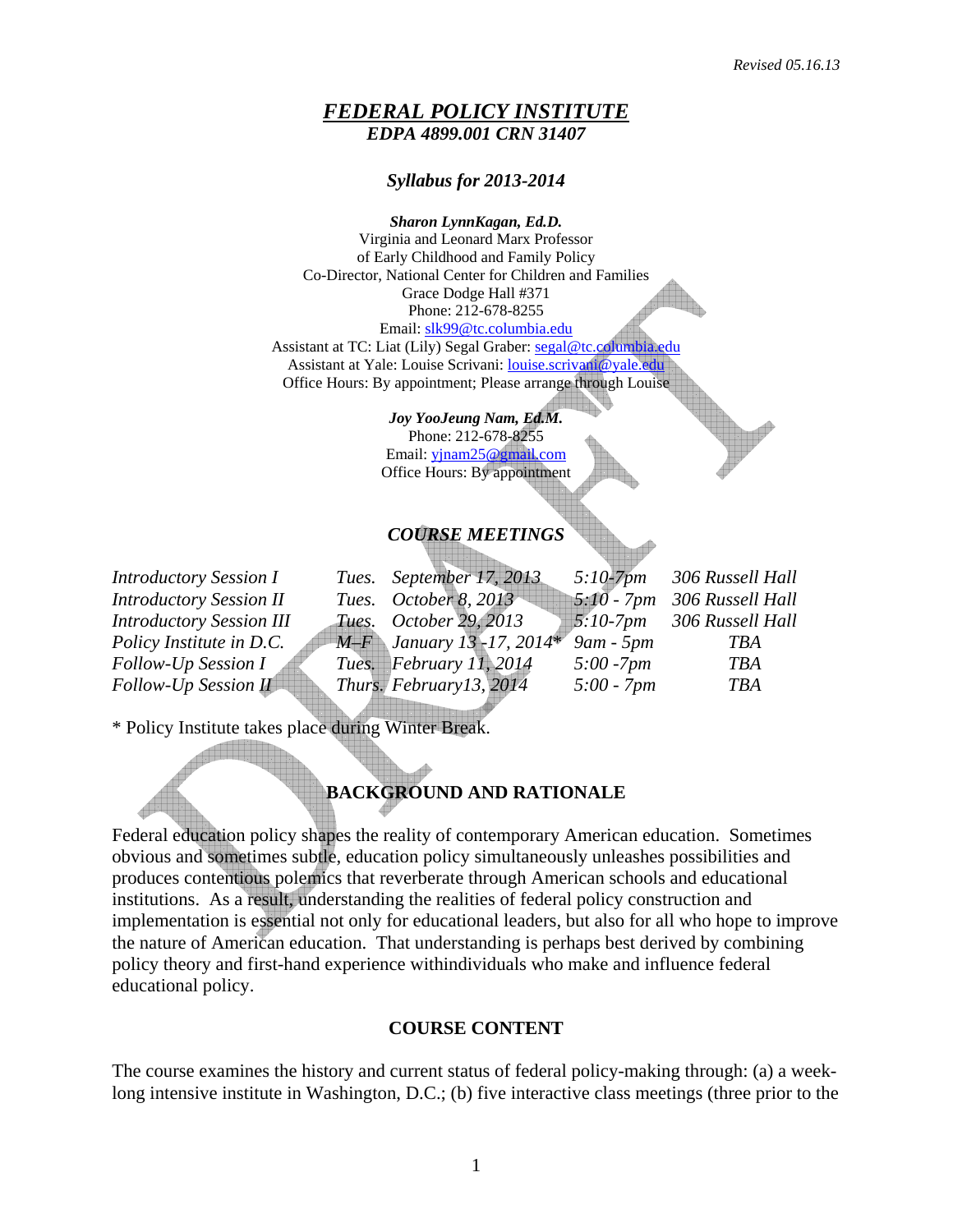D.C. trip and two following); (c) a set of policy-related readings; and (d) the completion of all assignments. The course uses pre- and post-Washington assignments to prepare for and reinforce field-based work during the Washington week. While in Washington, participants will meet with leading federal policy makers from the legislative and executive branches of government, along with prominent representatives from key professional, advocacy, think tank, and membership organizations. In addition to discussing major current legislation and policy trends, participants will learn how the federal policy process impacts educational excellence and equity, with a focus on four contemporary issues:

- The impact of the standards, assessment, and accountability movement on American education
- Teacher quality: Policies and prospects
- Balancing the public and private roles in education
- The social context of education(including welfare, social equity, andworkforce development)

Upon return from Washington, students will be expected to prepare a policy paper and to present mock legislative testimony, both covering the same self-selected topic.

# **COURSE GOALS**

Upon completion of the course, students will be able to:

- Understand different conceptions of the policy process;
- Identify key policy players, entities, and organizations, indicating how they influence the policy process;
- Discern how policy is constructed and implemented;
- Be familiar with current major education policy;
- Demonstrate a clear knowledge of contemporary policy themes;
- Identify critical policy challenges facing educational leaders;
	- Write a policy analysis on a topic of professional interest; and
- Present "mock" testimony on the topic selected for the policy analysis.

# **COURSE REQUIREMENTS**

# *CLASS PARTICIPATION*

The course requires the active participation of all involved. Therefore, it is expected that participants will complete all assigned readingsand be prepared to discuss their content.*Students are expected to attend all five days of the Washington, D.C., portion of the Institute from 9:00 am to 5:00 pm, as well as all fiveTC-based classes, without exception***.**Participation in the evening event/s in Washington is optional.*Students are responsible for organizing and financing their own food and lodging in, and transportation to and from, Washington, D.C.*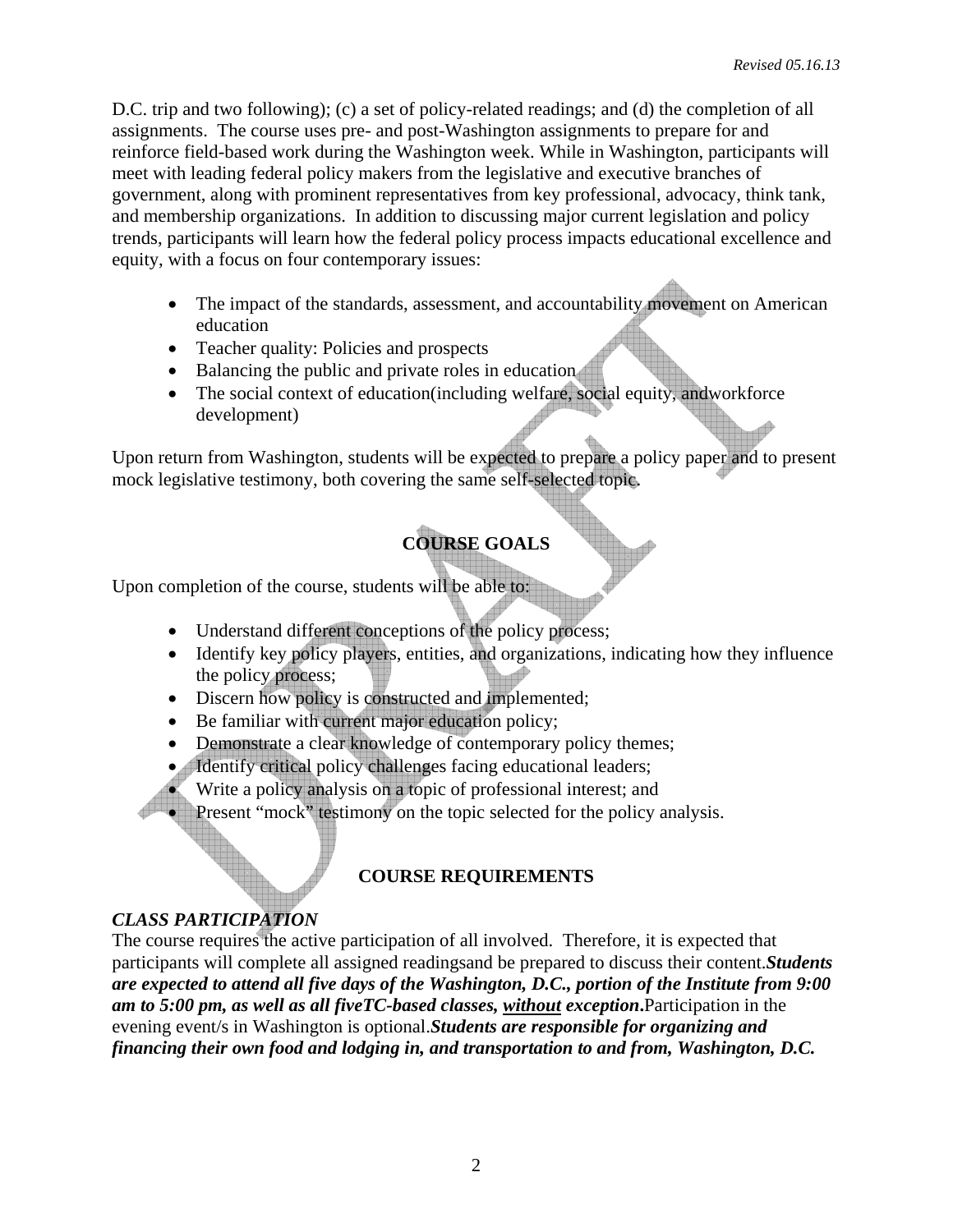# *PROJECTS*

The following projects are to be submitted on the indicated dates (in addition, see the Course Timeline on page 10). Written work must be double-spaced with 1-inch margins andin 12-point Times New Roman type. Papers should follow APA style, and contain a cover page that includes the student's name and e-mail address. The specified page limit for each assignment does not include the cover page and reference list.

**PROJECT I: Short Analytic Paper.**Complete a 3-page analytic paper that responds to a specific policy question. Please use, and cite, the first six readings from the syllabus to guide your responses. The analytic paper will prepare students for the Washington visit and, incorporating themes from the first six readings on the syllabus, will provide an opportunity for students to reflect on their understandings of federal policy. On an additional fourth and final page, pleasewrite three questions you hope to have addressed as a result of your participation in the Federal Policy Institute; questions should be one sentence each. These questions may have been evoked by the required readings or by yourexperience, and may focus on the policy process, policy context, policy themes, or specific policies; they will be amalgamated and shared with guest speakers in Washington. *The paper is due by 5:00 PM Friday, October 4, 2013 by email toProfessorKagan and Joy Nam.The questionfor Project I will be handed out in class on September 17, 2013.* 

**PROJECT II: Group Presentation on Legislation.**Present, with a group of students, an overview of one piece of federal education policy, highlighting its inherent themes and tensions. Each group will be assigned one of the following: Head Start, IDEA, NCLB,HEA, orRace to the Top.Students should be thoroughly familiar with the reading(s) related to their policyand willneed to conduct some outside research in order to give a thorough presentation. Each group should devise an interesting way to present the material so that the policyis easily and fully understood by other students in the course. The group should address: (1) the history of the policy, focusing on the problem(s) it seeks to alleviate; (2) who is covered by the policy; (3) what the policypurports to do; and (4) major themes or tensions the policy and its implementation evoke.Each presentation should be no longer than 12 minutes. Within the 12 minutes, the group must include an interactive component; i.e., the presentation must involve the rest of the class in some way. Following the presentation, there will be a 3 minute Q&A, in which the group must address questions fielded by the rest of the class. Please also prepare a one-page handout to distribute to the class, addressing the four items described above. Groups will be graded on the content and process of the presentation. *A plan detailing the presentation process to be used and students' roles therein is due from each group by 5:00 PM on Friday, October 18, 2013 by e-mail to ProfessorKagan and JoyNam.In your email, please indicate what, if any, technology you will need. Presentations will take place at our meeting on October 29, 2013. If you are using a Powerpoint, please email it to Joy by 12:00pm on October 29, so she can set it up in advance of the class session.* 

**PROJECT III: Policy Analysis.**Complete a 10-page policy analysis of a critical educational policy issue/problem that should be addressed by federal policy. Including empirical and evaluative research, the policy analysis should provide the intellectual justification for bringing policy attention to the issue. Specifically, the policy analysis should: (Part I) discuss the nature of the social problem (including its importance, pervasiveness, and research base); (Part II) delineate what federal policy steps have been taken to address the issue (including legislation if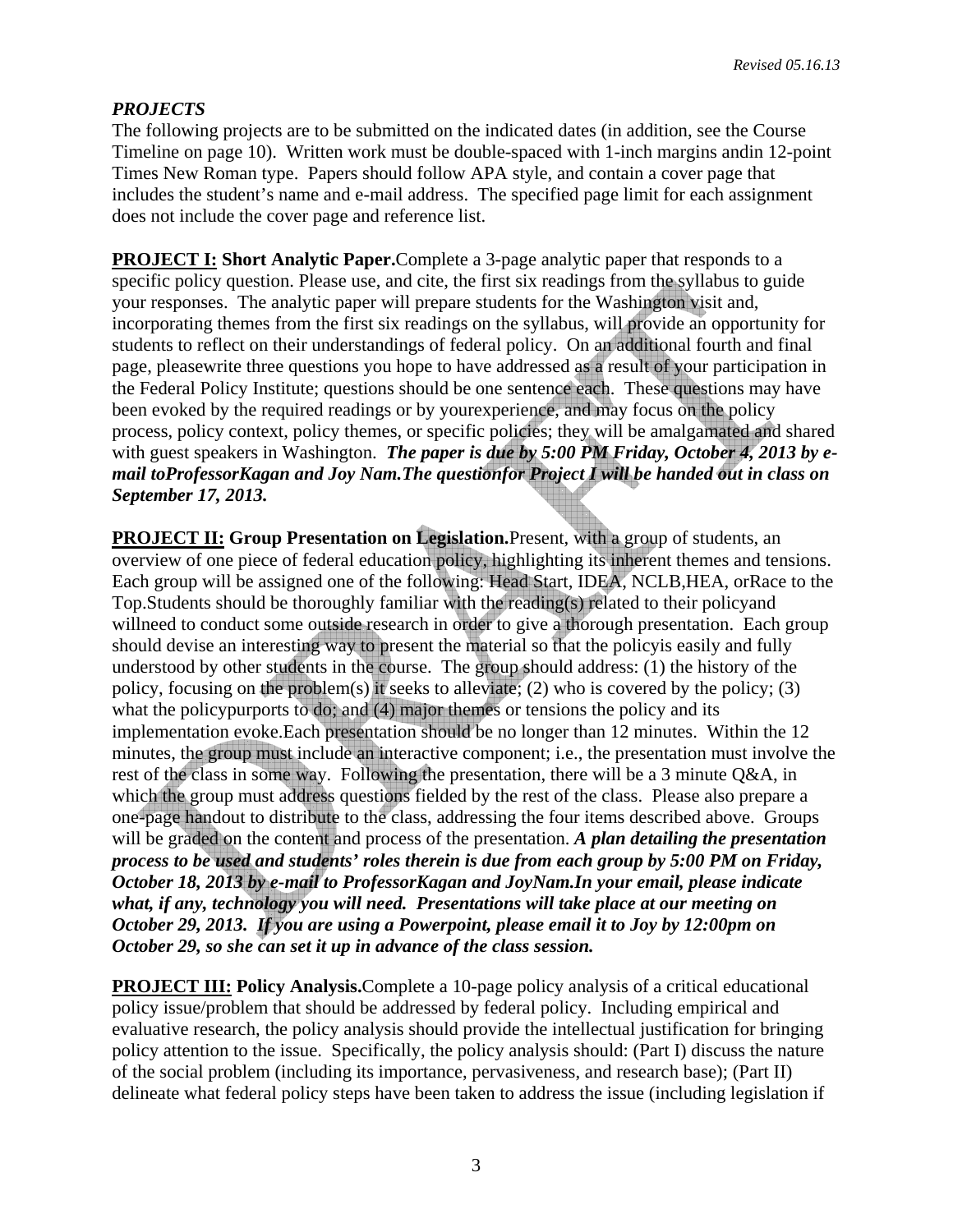appropriate); (Part III) ; consider the ways in which these steps have and have not been effective; (Part IV)discuss the political dynamic surrounding the issue (supporters, detractors, key players); and (Part V) make a cogent set of policy recommendations; and(Part VI)delineatethe likelihood of their implementation in the current policy context.*Identification of your social problem/policy analysis topic for approval is due by email to Professor Kaganand JoyNamby 5:00 PM on November 8, 2013. Policy topics should be no more than three sentences in length. Written policy analyses are due by 5:00 PMonFriday, January 31, 2014 by e-mail toProfessor Kagan and JoyNam.* 

**PROJECT IV: Mock Testimony.** Using the material from Project III above, prepare and present mock testimony. This testimony should be designed to persuade legislators to create policy that incorporates the recommendations you have made in Project III. Because policy makers have very little time (and often even less patience with the details of social science research), the testimony should be short, incisive, and presented without jargon. It should consist of an introduction of the topic, a discussion of why it is important to education (and to the policy maker), a delineation of the options available to the policy maker, and your recommendations along with the rationale for them.Focus on Parts I and V from the 10-page policy analysis (Project III above). It is helpful to use advance organizers in the oral presentation. The mock testimonywill be three minutes when presented orally and should be no more than one and onehalf writtenpages.Students will be randomly assigned to serve as "senators" for their colleagues' mock testimonies. *Written testimony is due by 5:00 PM onFriday, January 31, 2014,with your policy analysis, by e-mail to ProfessorKagan and JoyNam. Three-minute oral presentations will be made on February11andFebruary13, 2014.*

# **COURSE GRADING**

| Project I – Short Analytic Paper                | 15% |
|-------------------------------------------------|-----|
| Project II - Group Presentation on Legislation  | 15% |
| Project III – Policy Analysis                   | 40% |
| Project IV – Mock Testimony                     |     |
| (combining written testimony                    |     |
| andthree-minute oral presentation)              | 20% |
| <b>General Class Participation</b><br>$\bullet$ | 10% |
|                                                 |     |

# **COURSE TOPICS AND READINGS**

The readings are divided into threetopics: (1) The Federal Role: Process and Perspectives; (2) Current Federal Education Policy; and (3) Transcendent Themes in Federal Education Policy. There are two types of readings for this course:required and optional. Required readings must be completed by the date specified.All readings for the course are available on Moodle, unless otherwise specified.*Course readings are subject to change.*

## **Introductory Session I: Tuesday, September 17, 2013 Course Overview and Alumni Panel**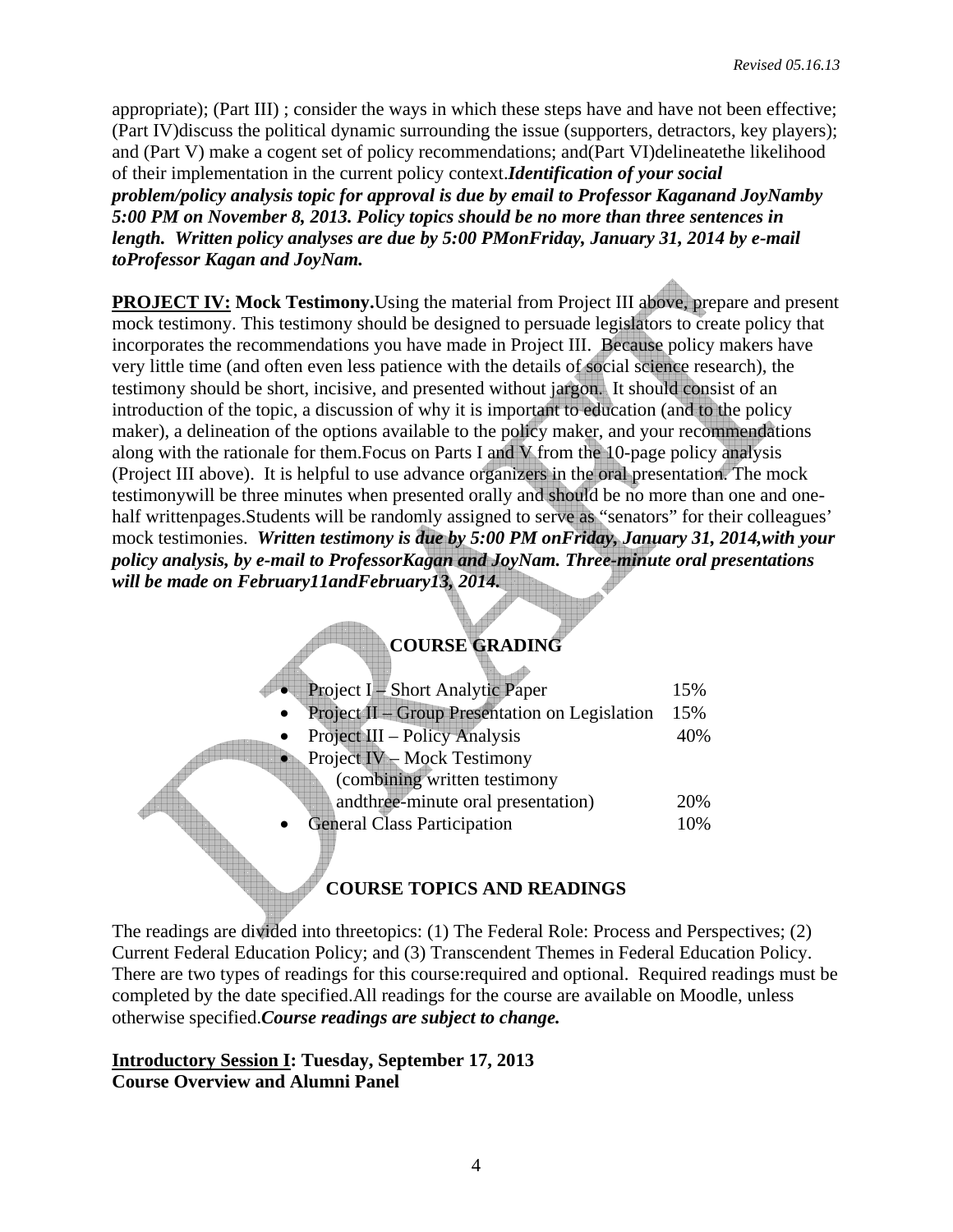#### **Introductory Session II: Tuesday, October 8, 2013 The Federal Role: Policies and Perspectives**

## **Required:**

Alliance for Excellent Education. (2009).*Reinventing the federal role in education: Supporting the goal of college and career readiness for all students*. WashingtonD.C.: Author.

Birkland, T. A. (2001). Official actors and their roles in public policy.*An introduction to the policy process: Theories, concepts, and models of public policymaking*(pp. 49-76). Armonk, NY: M.E. Sharpe Inc.

Fowler, F. (2000). Policy—What it is and where it comes from.*Policy studies for educational leaders:An introduction*(pp. 1-25). Upper Saddle River, NJ: Merrill.

Hill, P. T. (2000).The federal role in education. In D. Ravitch (Ed.), *Brookings papers on education policy 2000* (pp. 11-40). Washington, D.C.: Brookings Institution Press.Retrieved from:[http://muse.jhu.edu/journals/brookings\\_papers\\_on\\_education\\_policy/v2000/2000.1hil](http://muse.jhu.edu/journals/brookings_papers_on_education_policy/v2000/2000.1hill.pdf) [l.pdf](http://muse.jhu.edu/journals/brookings_papers_on_education_policy/v2000/2000.1hill.pdf)

Hirschland, M. &Steinmo, S. (2003). Correcting the record: Understanding the history of federal intervention and failure in securing U.S. educational reform. *Educational Policy, 17*(3), 343-364.

Kaestle, C. F. (2001). Federal aid to education since World War II: Purposes and politics. *The Future of the Federal Role in Elementary and Secondary Education* (pp. 13-35). Washington, D.C.: Center on Education Policy.Retrieved from[:http://www.cep-](http://www.cep-dc.org/index.cfm?fuseaction=document.showDocumentByID&DocumentID=100&C:%5CCFusionMX7%5Cverity%5CData%5Cdummy.txt)[D.C..org/index.cfm?fuseaction=document.showDocumentByID&DocumentID=100&C:\](http://www.cep-dc.org/index.cfm?fuseaction=document.showDocumentByID&DocumentID=100&C:%5CCFusionMX7%5Cverity%5CData%5Cdummy.txt) [CFusionMX7\verity\Data\dummy.txt](http://www.cep-dc.org/index.cfm?fuseaction=document.showDocumentByID&DocumentID=100&C:%5CCFusionMX7%5Cverity%5CData%5Cdummy.txt)

**Introductory Session III: Tuesday, October 29, 2013 Current Federal Education Policy** 

# **Required:**

Hanushek, E.A. &Lindseth, A. A. (2009). *Schoolhouses, courthouses, and statehouses: Solving the funding-achievement puzzle in America's public schools* (pp. 23-82). Princeton, NJ: PrincetonUniversity Press.

 Manna, P. (2006). Conductor, schoolmarm, or struggling substitute teacher? Explaining the changing federal role in education.Presented at the Policy History Conference, Charlottesville, VA,June. Retrieved from: <http://pmanna.people.wm.edu/research/Manna2006PolicyHistoryConference.pdf>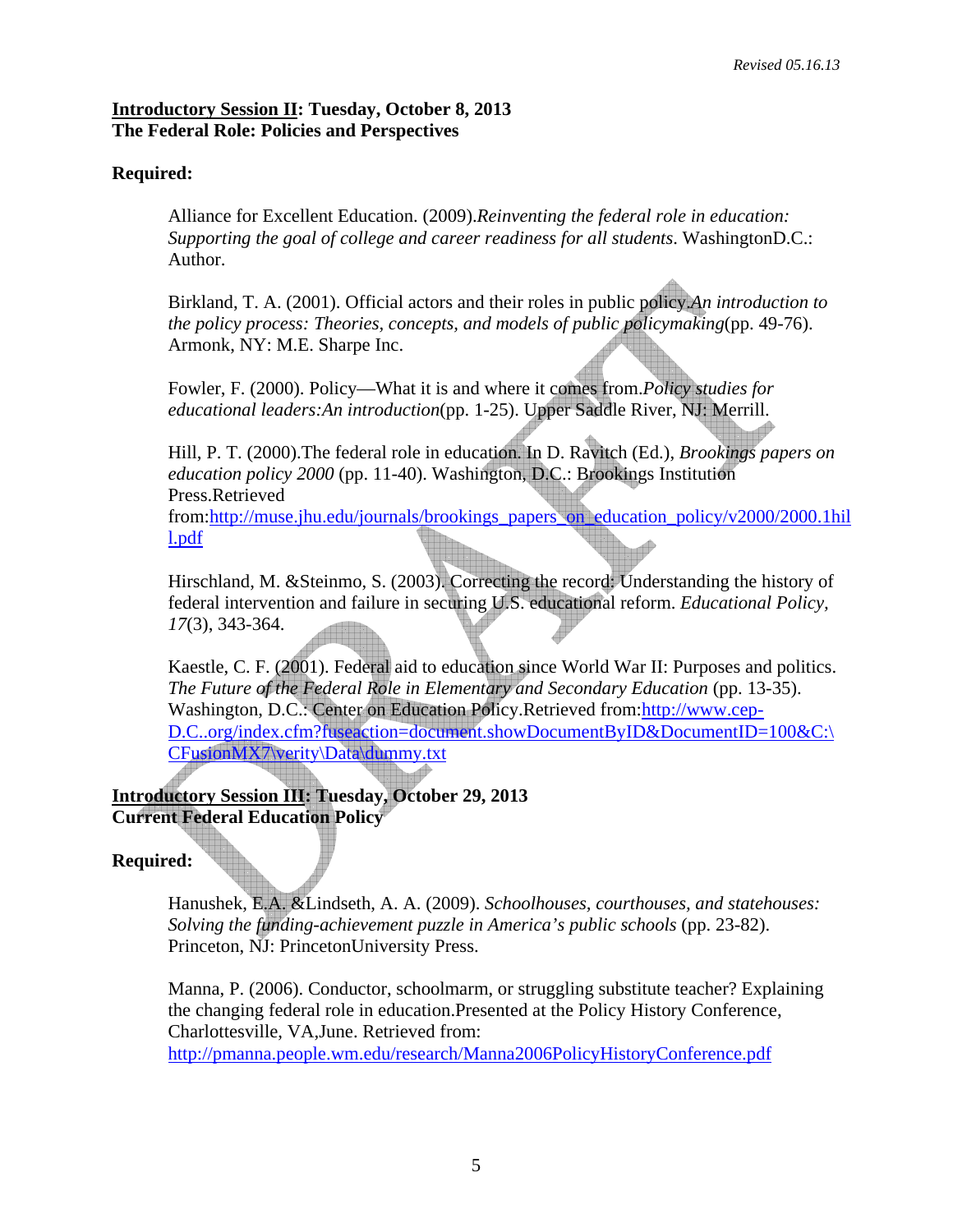Obama, B. (2008). *Barack Obama's Plan for lifetime success through education*. Obama for America Campaign. Retrieved from: [http://obama.3cdn.net/a8dfc36246b3D.C.c3\\_iem6bxpgh.pdf](http://obama.3cdn.net/a8dfc36246b3dcc3_iem6bxpgh.pdf)

#### *Head Start*

Haskins, R. (2004). Competing visions. *Education Next, 4*(1), 27-33.Retrieved from: <http://www.brook.edu/views/articles/haskins/20040219.pdf>

#### *Individuals with Disabilities Education Act (IDEA)*

Turnbull, H. R. (2005). Individuals with Disabilities EducationAct Reauthorization: Accountability and Personal Responsibility.*Remedial & Special Education*,*26*(6), 320- 326.

## *No Child Left Behind (NCLB)*

The Commission on No Child Left Behind. (2007). *Beyond NCLB: Fulfilling the promise to our nation's children: Executive summary*. Washington, D.C.: The Aspen Institute. Retrieved from[:http://www.aspeninstitute.org/atf/cf/%7BDEB6F227-659B-4EC8-8F84-](http://www.aspeninstitute.org/atf/cf/%7BDEB6F227-659B-4EC8-8F84-8DF23CA704F5%7D/NCLB_ExSum.pdf) [8DF23CA704F5%7D/NCLB\\_ExSum.pdf](http://www.aspeninstitute.org/atf/cf/%7BDEB6F227-659B-4EC8-8F84-8DF23CA704F5%7D/NCLB_ExSum.pdf)

## *Higher Education Act (HEA)*

Stedman, J. B. (2004). *The Higher Education Act: Reauthorization status and issues.* Washington, D.C.: Congressional Research Service.Retrieved from:[http://www.opencrs.com/rpts/IB10097\\_20041020.pdf](http://www.opencrs.com/rpts/IB10097_20041020.pdf)

## *Race to the Top*

Brooks, D. (2010, June 3). Race to sanity. *The New York Times*. Retrieved from http://www.nytimes.com/2010/06/04/opinion/04brooks.html? $r=1$ 

D. Ravitch. (2012, January 31). Does President Obama know what Race to the Top is? [Web log post]. Retrieved from [http://blogs.edweek.org/edweek/Bridging-](http://blogs.edweek.org/edweek/Bridging-Differences/2012/01/does_president_obama_know_what.html)[Differences/2012/01/does\\_president\\_obama\\_know\\_what.html](http://blogs.edweek.org/edweek/Bridging-Differences/2012/01/does_president_obama_know_what.html)

Smarick, A. (2010). The full story on Race to the Top. *Education Stimulus Watch, Special Report 3.* Washington, D.C.: American Enterprise Institute.

U.S. Department of Education. (2012, May 21). Race to the Top – District Program. Washington, D.C.: U.S. Department of Education.

U.S. Department of Education. (2009, November). Race to the Top Program: Executive Summary. Washington, D.C.: U.S. Department of Education.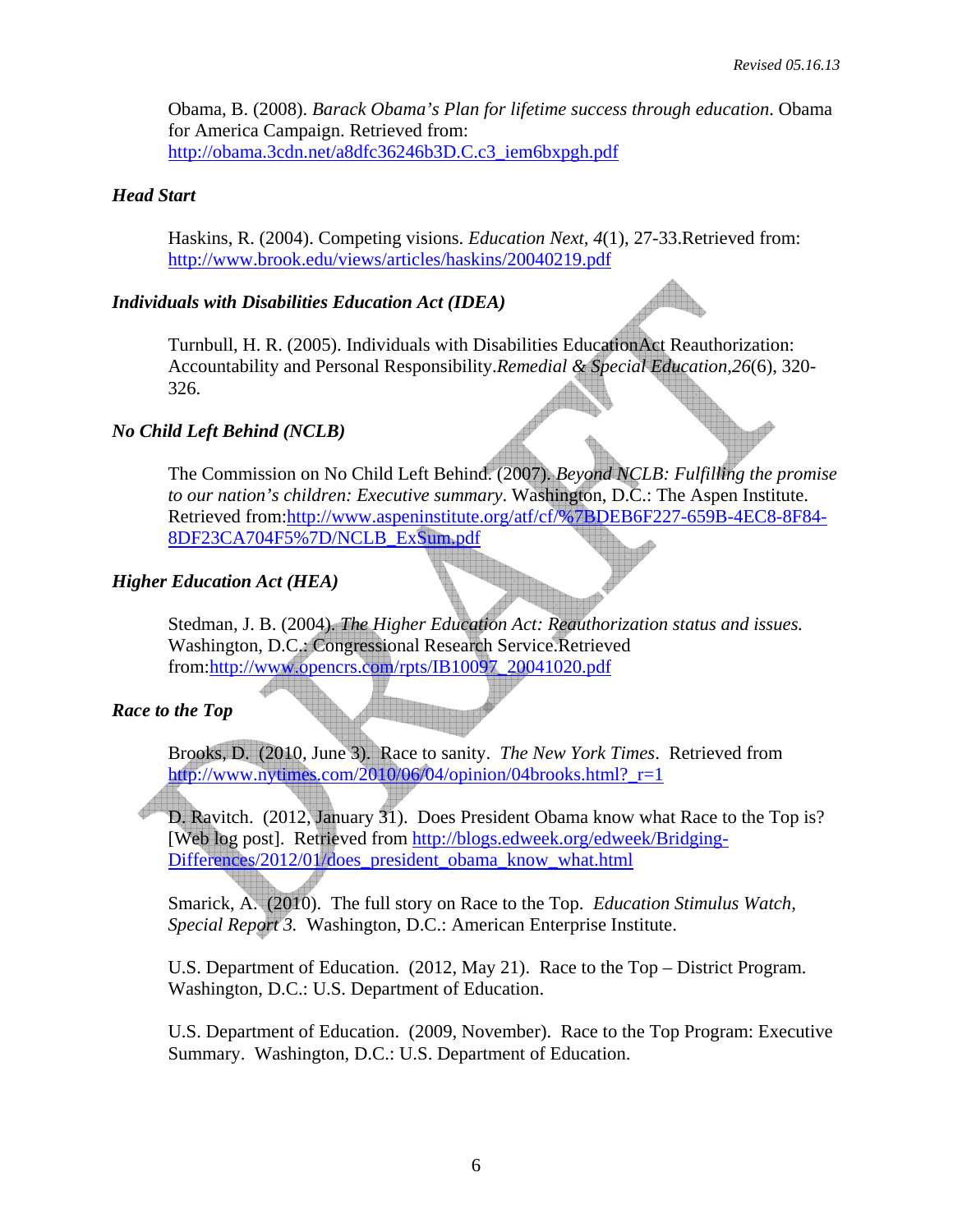U.S. Departments of Education and Health and Human Services. (2011, July). Race to the Top – Early Learning Challenge: Executive Summary. Washington, D.C.: U.S. Departments of Education and Health and Human Services.

#### **Optional:**

#### *Child Care & Development Block Grant (CCDF)*

Koppelman, J. (2002). Federal child care funding for low-income families: How much is needed? (NHPF Issue Brief No. 780). Washington, D.C.: National Health Policy Forum.Retrieved from[:http://www.nhpf.org/pdfs\\_ib/IB780\\_ChilD.C.are\\$\\_7-22-02.pdf](http://www.nhpf.org/pdfs_ib/IB780_ChildCare$_7-22-02.pdf)

## *Carl D. Perkins Vocational and Technical Education Act (Perkins Act)*

Jacobs, J., & Grubb, W. N. (2003). *The federal role in vocational-technical education*  (CCRC Brief No. 18). New York, NY: CommunityCollegeResearchCenter. Retrieved from[:http://ccrc.tc.columbia.edu/Publication.asp?UID=85](http://ccrc.tc.columbia.edu/Publication.asp?UID=85)

#### *Workforce Investment Act (WIA)*

Holzer, H. J., & Waller, M. (2003). *The Workforce Investment Act: Reauthorization to address the "skills gap"* (Research Brief). Washington, D.C.: The Brookings Institution. Retrieved from[:http://www3.brookings.edu/es/urban/publications/20031218\\_Waller.pdf](http://www3.brookings.edu/es/urban/publications/20031218_Waller.pdf).

## **Policy Institute in Washington, D.C.: January 13-17, 2014 Transcendent Themes in Federal Education Policy**

## **Required:**

National Center on Education and the Economy. (2007). *Tough choices or tough times: The report of the New Commission on the Skills of the American Workforce.Executive summary*. Washington, D.C.: Author. Retrieved from:[http://skillscommission.org/pdf/exec\\_sum/ToughChoices\\_EXECSUM.pdf](http://skillscommission.org/pdf/exec_sum/ToughChoices_EXECSUM.pdf)

Within each of the following themes, one reading focuses on early childhood education, one on K-12 education, and one on higher education.The last theme, "The Social Context of Education," consists of readings focused on different topics. **Within each theme, one out of three readingsisrequired:**

#### *The Standards, Assessment, and Accountability Movement*

#### Early Childhood Education:

Shepard, L. A., Kagan, S. L., &Wurtz, E. O. (1998). *Principles and recommendations for early childhood assessments*. Washington, D.C.: National Education Goals Panel.Retrieved

from:[http://govinfo.library.unt.edu/negp/Reports/prinrec.pdf#search=%22principles%20a](https://cubmail.cc.columbia.edu/horde/util/go.php?url=http%3A%2F%2Fgovinfo.library.unt.edu%2Fnegp%2FReports%2Fprinrec.pdf%23search%3D%2522principles%2520and%2520recommendations%2520for%2520early%2520childhood%2520assessments%2522&Horde=121e2a7ebfa8c762f11406c73a1be7ae) [nd%20recommendations%20for%20early%20childhood%20assessments%22](https://cubmail.cc.columbia.edu/horde/util/go.php?url=http%3A%2F%2Fgovinfo.library.unt.edu%2Fnegp%2FReports%2Fprinrec.pdf%23search%3D%2522principles%2520and%2520recommendations%2520for%2520early%2520childhood%2520assessments%2522&Horde=121e2a7ebfa8c762f11406c73a1be7ae)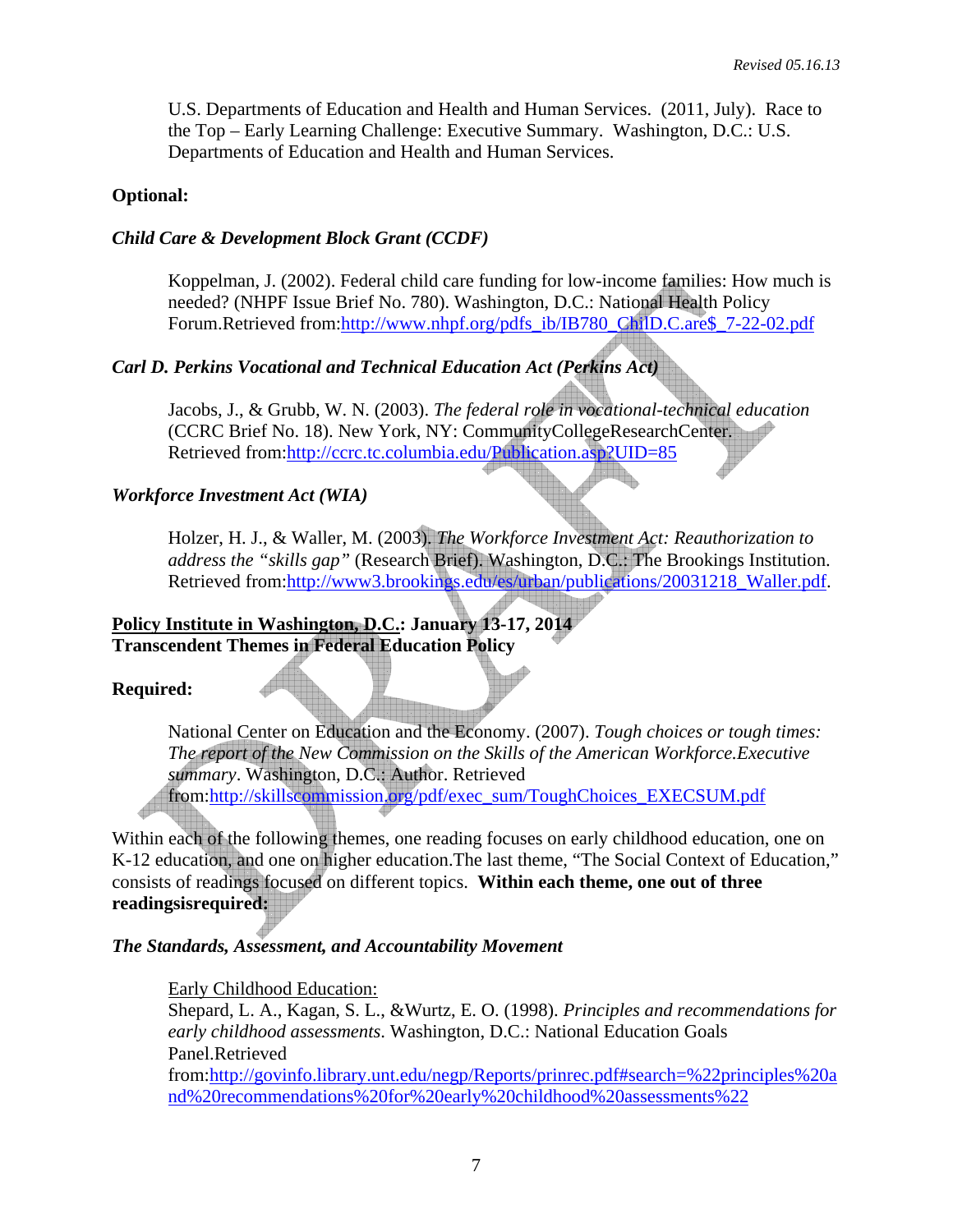K-12 Education:

Barton, P. (2002). *Staying on course in educational reform*. Princeton, NJ: Educational Testing

Service[.http://www.ets.org/Media/Education\\_Topics/pdf/stayoncourse.pdf#search=%22S](http://www.ets.org/Media/Education_Topics/pdf/stayoncourse.pdf#search=%22Staying%20on%20course%20in%20educational%20reform%22) [taying%20on%20course%20in%20educational%20reform%22](http://www.ets.org/Media/Education_Topics/pdf/stayoncourse.pdf#search=%22Staying%20on%20course%20in%20educational%20reform%22)

Higher Education:

Council for Higher Education Accreditation. (2003). *Is accreditation accountable? The continuing conversation between accreditation and the Federal government*. Washington, D.C.: Council for Higher Education Accreditation.Retrieved from:[http://www.chea.org/pdf/CHEAmonograph\\_Oct03.pdf#search=%22Is%20Accredit](http://www.chea.org/pdf/CHEAmonograph_Oct03.pdf#search=%22Is%20Accreditation%20Accountable%3F%3A%20The%20continuing%20conversation%20between%20accreditation%20and%20the%20Federal%20government%22) [ation%20Accountable%3F%3A%20The%20continuing%20conversation%20between%2](http://www.chea.org/pdf/CHEAmonograph_Oct03.pdf#search=%22Is%20Accreditation%20Accountable%3F%3A%20The%20continuing%20conversation%20between%20accreditation%20and%20the%20Federal%20government%22) [0accreditation%20and%20the%20Federal%20government%22](http://www.chea.org/pdf/CHEAmonograph_Oct03.pdf#search=%22Is%20Accreditation%20Accountable%3F%3A%20The%20continuing%20conversation%20between%20accreditation%20and%20the%20Federal%20government%22)

## *Teacher Quality: Policies and Prospects*

Early Childhood Education:

Welch-Ross, M., Wolf, A., Moorehouse, M., &Rathgeb, C. (2006). Improving connections between professional development research and early childhood policies. In M. Zaslow&I. Martinez-Beck (Eds.), *Critical Issues in Early Childhood Professional Development*(pp. 369-394). Baltimore, MD: Paul H. Brookes.

#### K-12 Education:

Hess, F.M., Rotherham, A.J., & Walsh, K. (2005). *Finding the teachers we need*. San Francisco, CA: WestEd.Retrieved from:[www.wested.org/online\\_pubs/pp-05-01.pdf](http://www.wested.org/online_pubs/pp-05-01.pdf)

Boyd, D.J., Grossman, P., Lankford, H., Loeb, S., & Wyckoff, J. (2009). Teacher preparation and student achievement. *Educational Evaluation and Policy Analysis*, *31* (4), 416-440.

**Higher Education:** 

◢ Huang, S., Yi, Y., & Haycock, K. (2002). *Interpret with caution: The first state Title II reports on the quality of teacher preparation*. Washington, D.C.: Education Trust. Retrieved from[:http://www2.edtrust.org/NR/rdonlyres/305751B5-7635-4F5E-9BBE-](http://www2.edtrust.org/NR/rdonlyres/305751B5-7635-4F5E-9BBE-068CF0849150/0/titleII.pdf)[068CF0849150/0/titleII.pdf](http://www2.edtrust.org/NR/rdonlyres/305751B5-7635-4F5E-9BBE-068CF0849150/0/titleII.pdf)

## *Balancing the Public and Private Sector Roles in Education*

## Early Childhood Education:

Magenheim, E. (2001). Preschools and privatization. In H. M. Levin (Ed.). *Privatizing Education: Can the marketplace deliver choice, equity, and social cohesion?* (pp. 105- 132). Boulder, CO: Westview Press.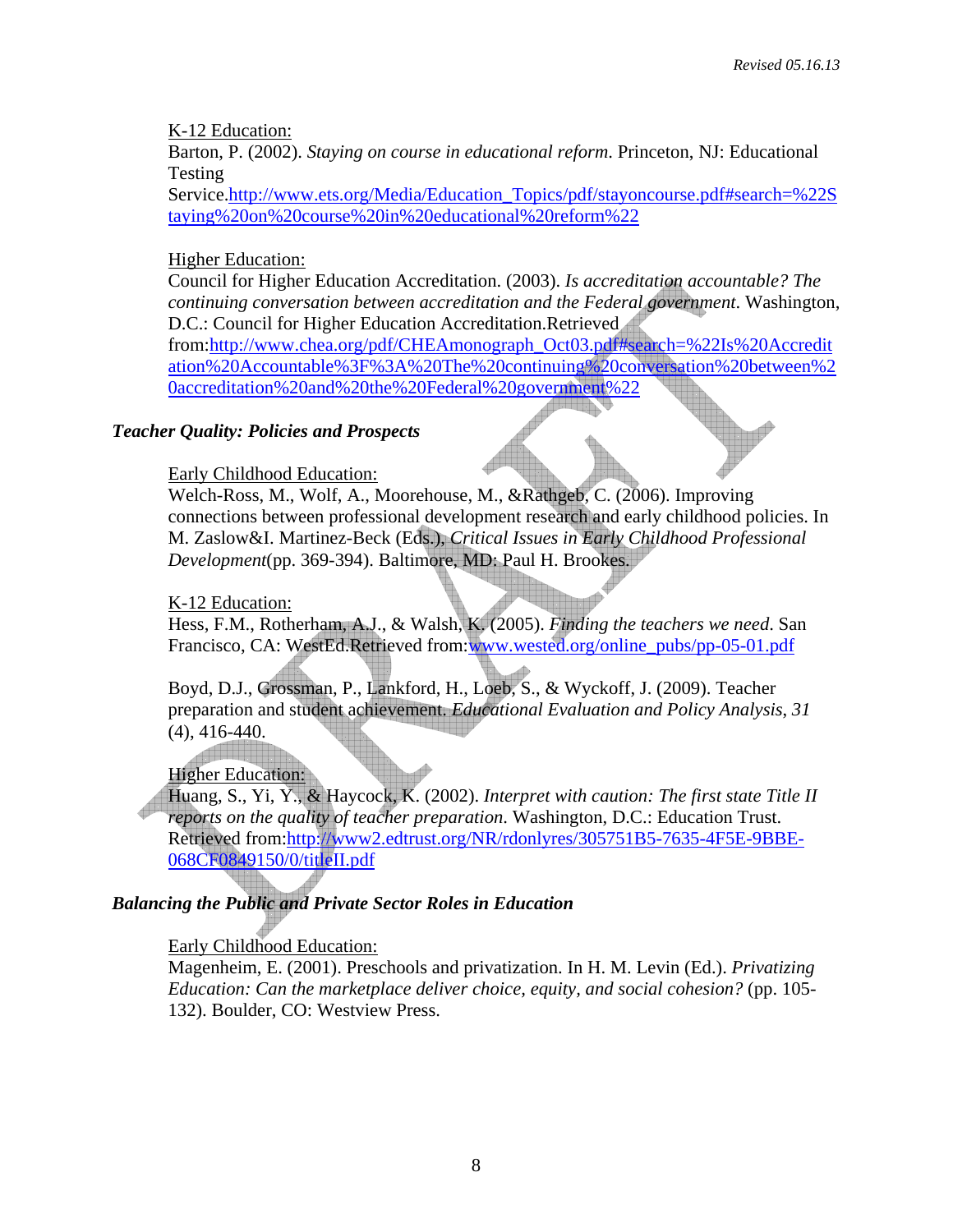#### K-12 Education:

Hess, F. M. & Finn, C. E. (2004). Inflating the life rafts of NCLB: Making public school choice and supplemental services work for students in troubled schools. *Phi Delta Kappan, 86*(1), 34.

#### Higher Education:

Swenson, C., Warren, D., and Boggs, G. (2005).Point/counterpoint: For-profit institutions in the higher education reauthorization.*Change*,*37*(3), 20-27.

#### *The Social Context of Education*

#### Welfare:

Shields, M. K. & Behrman, R. E. (2002). Children and welfare reform: Analysis and recommendations. *The Future of Children, 12*(1), 5-25. Retrieved from:[http://www.futureofchildren.org/usr\\_doc/analysis.pdf](http://www.futureofchildren.org/usr_doc/analysis.pdf)

#### Social Equity:

Mathis, W.J. (2005). Bridging the achievement gap: A bridge too far? *Phi Delta Kappan,86*(8), 590-593.

## WorkforceDeveloment:

Jacobs, J. and Voorhees, R.A., (2006). *The community college as a nexus for workforce transitions: A critical essay*.Retrieved from:<http://ccrc.tc.columbia.edu/Publication.asp?UID=432>(click on "View PDF version" for full article)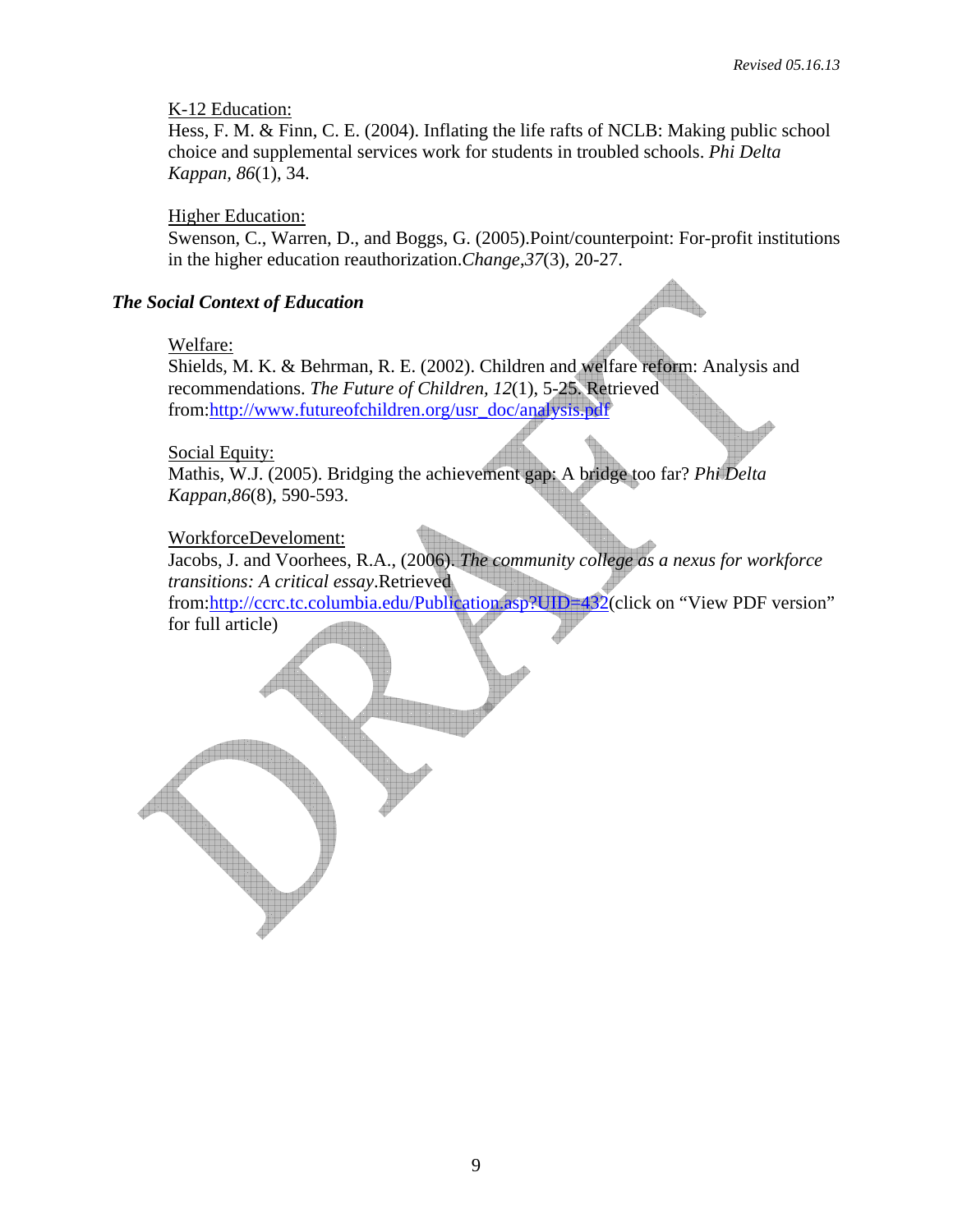## **COURSE TIMELINE**

#### **Tuesday, September 17, 2013**

*Introductory Session I: Overview of the Course and Alumni Panel* 

- Question for Project I distributed
- Preferences for Project II work groups solicited

#### **Friday,October 4, 2013**

• Project Idue by 5:00 PM by e-mail to Professor Kagan and JoyNam.

## **Tuesday, October 8, 2013**

*Introductory Session II: The Federal Role: Policies and Perspectives* 

- Required readingscompleted
- Work groups and legislation for Project II assigned

## **Friday, October 18, 2013**

• Plan for Project II due by 5:00 PM by  $\epsilon$ -mail to Professor Kaganand JoyNam.

## **Tuesday, October 29, 2013**

*Introductory Session III: Current Federal Education Policy* 

- Required readings completed
- Project II: Group presentations

## **Friday, November 8,2013**

• Identification of topicfor Project III due by 5:00 PM by email to Professor Kagan and JoyNam.

## **January 13-17, 2014**

*Policy Institute in Washington, D.C.* 

• Required readingscompleted prior to arrival in Washington,D.C.

# **Friday, January 31, 2014**

• Projects III and IV due by 5:00 PM by e-mail to Professor Kaganand JoyNam.

# **Tuesday, February 11, 2014**

*Follow-Up Session I* 

• Project IV: Mock testimony

# **Thursday, February 13, 2014**

*Follow-Up Session II* 

• Project IV: Mock testimony